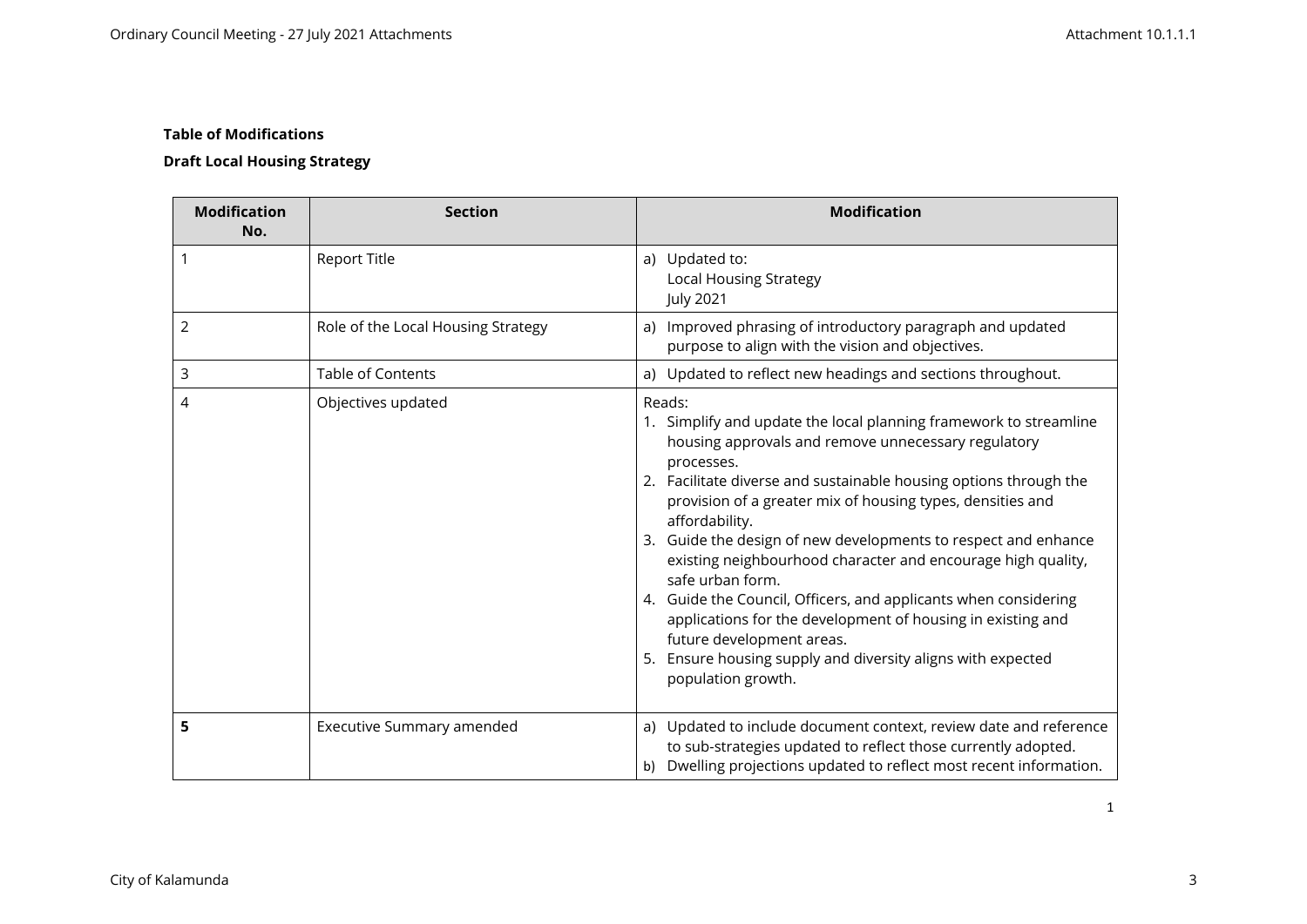|   |                                             | c) Updated to include Forecast ID population projections released<br>February 2021. Additional statistics on housing and rental prices<br>added to compare pre-COVID and post-COVID housing markets.                                                                                                                                                                                                                                                                                                                                                                                                                                                                                                                                                                                                                                                                                                                 |
|---|---------------------------------------------|----------------------------------------------------------------------------------------------------------------------------------------------------------------------------------------------------------------------------------------------------------------------------------------------------------------------------------------------------------------------------------------------------------------------------------------------------------------------------------------------------------------------------------------------------------------------------------------------------------------------------------------------------------------------------------------------------------------------------------------------------------------------------------------------------------------------------------------------------------------------------------------------------------------------|
| 6 | Aged care statistics updated                | a) Updated to reflect new development approvals and existing<br>beds. Reads "There is envisaged to be a need for 400 - 750<br>additional aged care beds required to be delivered in the City by<br>2036 to meet the predicted demand for the ageing population<br>(refer section 14 - Aged Accommodation). This may include<br>expansion of existing, or establishing new intensive aged care<br>facilities."                                                                                                                                                                                                                                                                                                                                                                                                                                                                                                        |
| 7 | Table 1. Local Housing Strategy Action 2014 | a) Amended to reflect updated 2021 actions, and actions adopted<br>through existing strategies.                                                                                                                                                                                                                                                                                                                                                                                                                                                                                                                                                                                                                                                                                                                                                                                                                      |
| 8 | Table 2. Action Schedule.                   | a) Reformatted to simplify, actions re-numbered and adjusted to<br>align with objectives, project partners updated to reflect external<br>stakeholders only, each action given a title, indicators and<br>timeframes updated.<br>b) ANEF contours action deleted as considered adequately<br>addressed by State Planning Policy.<br>c) The Glades action deleted as this is included as an investigation<br>area in Action 14.<br>d) Action to analyse housing stock trends deleted as it is considered<br>part of the standard Local Planning Strategy review process.<br>e) Action for 'Streetscape Enhancement Program' added in<br>response to submissions which requested investment in the<br>public realm to improve amenity and safety of neighbourhoods.<br>f) Actions have been re-formatted or re-arranged slightly to align<br>better with objectives.<br>Changes are summarised in the following table; |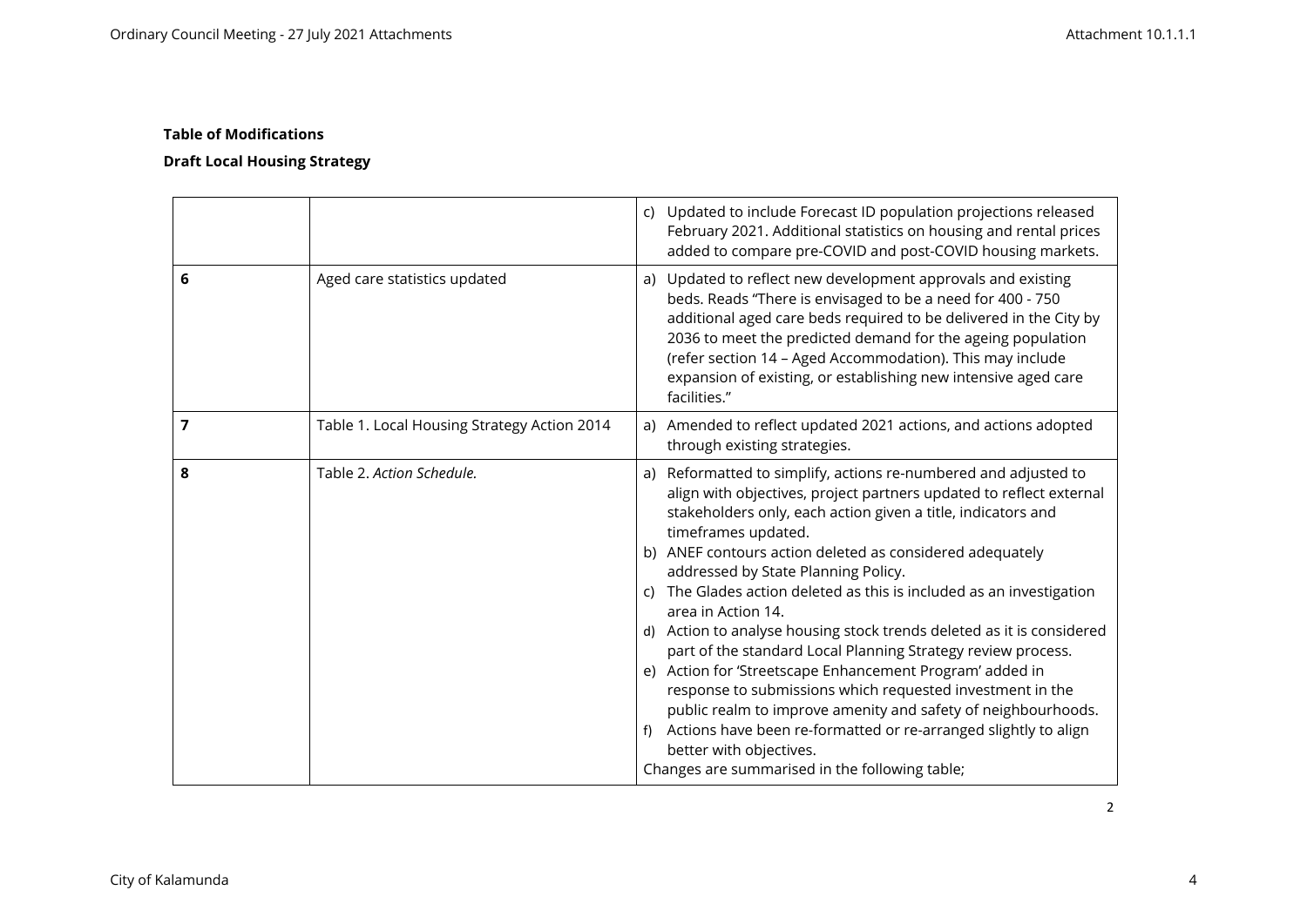|   |                                  | Action                                                          | No change/                |
|---|----------------------------------|-----------------------------------------------------------------|---------------------------|
|   |                                  |                                                                 | Modified/Deleted/Added    |
|   |                                  | 1 - Local Planning Scheme No.4                                  | Modified                  |
|   |                                  | 2 - Structure Plans                                             | No change                 |
|   |                                  | 3 - Local Development Plans                                     | No change                 |
|   |                                  | 4 - Peri-Urban Discussion Paper                                 | No change                 |
|   |                                  | 5 - Dual Density Review                                         | Modified                  |
|   |                                  | 6 - The Glades                                                  | Deleted (incorporated     |
|   |                                  |                                                                 | into Investigation Areas) |
|   |                                  | 7 - Aged Care                                                   | Modified                  |
|   |                                  | 8 - Public Transport                                            | Modified                  |
|   |                                  | 9 - Active Transport Links                                      | Modified                  |
|   |                                  | 10 - Community Safety                                           | Modified                  |
|   |                                  | 11 - Heritage                                                   | Modified                  |
|   |                                  | 12 - Sustainability Incentives                                  | Modified                  |
|   |                                  | 13 - Housing stock analysis                                     | Deleted (considered as    |
|   |                                  |                                                                 | standard through          |
|   |                                  |                                                                 | ongoing review)           |
|   |                                  | 14 - Investigation Areas                                        | Modified                  |
|   |                                  | 15 - Housing Diversity                                          | Modified                  |
|   |                                  | 16 - ANEF Contours                                              | Deleted (considered       |
|   |                                  |                                                                 | addressed by SPP)         |
|   |                                  | New Action - Streetscape                                        | Added (in response to     |
|   |                                  | <b>Enhancement Program</b>                                      | submissions)              |
| 9 | Part 5 - Housing Density Targets | a) Introduction added.                                          |                           |
|   |                                  | b) Updated to include DPLH State Lot Activity Statistics and    |                           |
|   |                                  | Updated Forecast ID 2021 projections, along with formatting and |                           |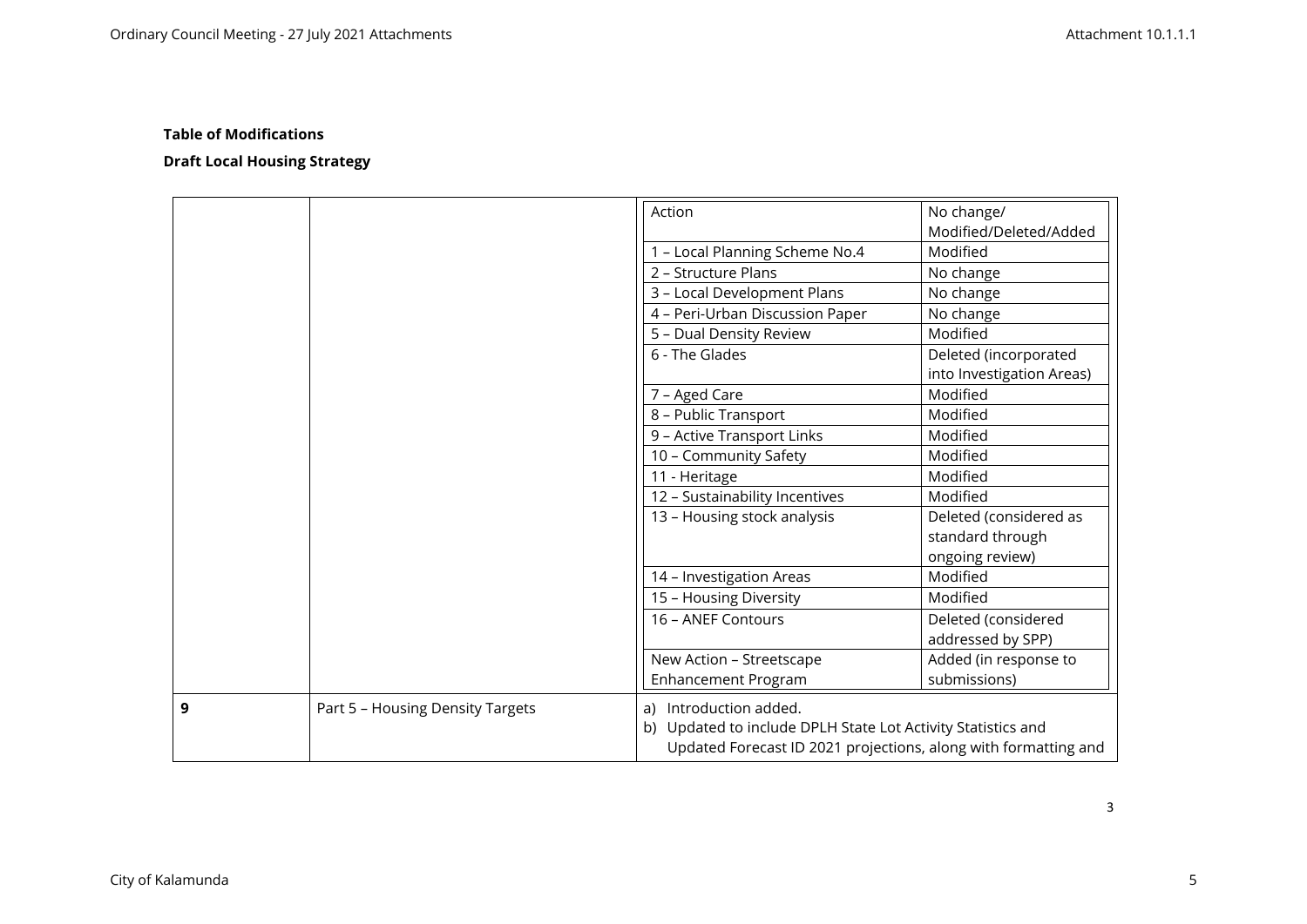# **Draft Local Housing Strategy**

|    |                                                                          | rephrasing. Table 3 amended to include Dual Density within<br>current subdivision calculations and updated with footnotes.<br>Investigation area dwelling projections updated to reflect latest<br>c)<br>information available.                                                                                                                                                                                                                                                                                                                                                                                                                                                                                                                                                                                                                                                                                                                                                                                                                                                                                                                                                                                                                                                            |
|----|--------------------------------------------------------------------------|--------------------------------------------------------------------------------------------------------------------------------------------------------------------------------------------------------------------------------------------------------------------------------------------------------------------------------------------------------------------------------------------------------------------------------------------------------------------------------------------------------------------------------------------------------------------------------------------------------------------------------------------------------------------------------------------------------------------------------------------------------------------------------------------------------------------------------------------------------------------------------------------------------------------------------------------------------------------------------------------------------------------------------------------------------------------------------------------------------------------------------------------------------------------------------------------------------------------------------------------------------------------------------------------|
| 10 | Part 6 - Criteria to Assess Future Applications<br>for Increased Density | Section added to guide officer assessment of future proposals:<br>"Any proposal for an amendment to the Local Planning Scheme or<br>existing Structure Plan that will result in a higher residential density,<br>that is not identified in the City's Strategic Planning Framework<br>(including this Local Housing Strategy) are generally not supported.<br>When considering these proposals, the City will have regard for the<br>State and Local Planning Policies and whether the proposed<br>amendment is consistent with the principles of orderly and proper<br>planning, including but not limited to the following broad criteria:<br>Strategic Framework - Whether the proposal is achieves the<br>strategic intent of the North-East Sub-Regional Planning<br>Framework and/or Local Planning Strategy;<br>Orderly and Proper Planning - Whether the scale and nature of<br>the proposal is logical and orderly, consistent with the objectives<br>set out in the City's Local Planning Scheme, relevant policies, and<br>strategic documents.<br>Proximity to Services and Public Open Space - Located within a<br>walkable catchment of the Kalamunda, Forrestfield, or High<br>Wycombe Activity Centres, or regional, district or neighbourhood<br>level public open space; |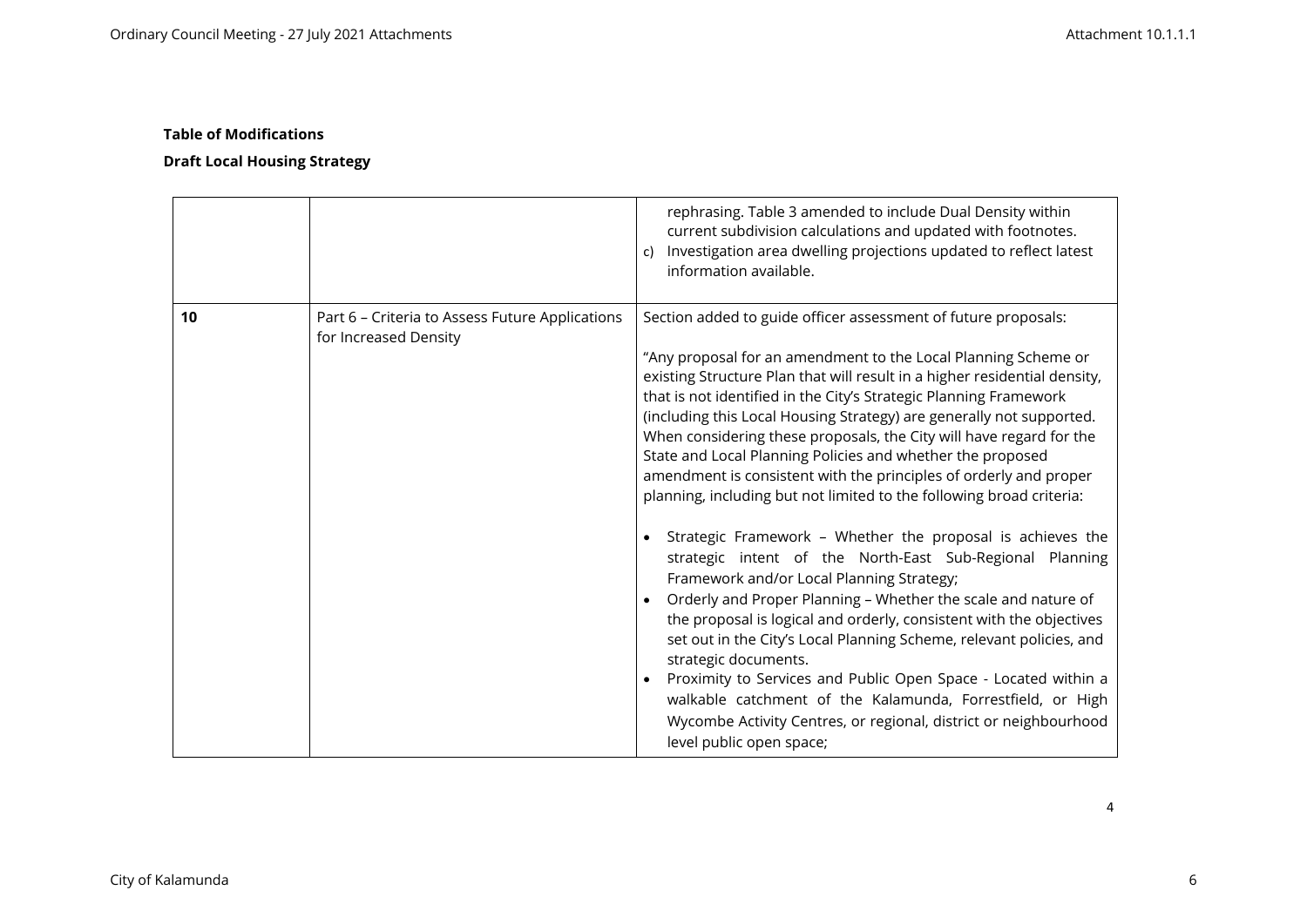|    |                                                                                     | Transport - the proposal is located close to high frequency public<br>$\bullet$<br>transport with consideration to the suitability of existing transport<br>infrastructure;<br>Services - The capacity of existing services and infrastructure to<br>$\bullet$<br>support the proposal, including the mains sewer network;<br>Housing Diversity - Results in a diversity of lot size and mixture of<br>dwelling types in appropriate locations. Eg; small sized housing or<br>townhouse, multiple dwelling (apartments), aged or dependent<br>persons dwellings;<br>Environmental - demonstrates protection of natural values such<br>$\bullet$<br>as wetlands, waterways, retention and regeneration of vegetation,<br>and;<br>Bushfire - able to address the requirements of State Planning<br>Policy 3.7: Planning in Bushfire Prone Areas." |
|----|-------------------------------------------------------------------------------------|-------------------------------------------------------------------------------------------------------------------------------------------------------------------------------------------------------------------------------------------------------------------------------------------------------------------------------------------------------------------------------------------------------------------------------------------------------------------------------------------------------------------------------------------------------------------------------------------------------------------------------------------------------------------------------------------------------------------------------------------------------------------------------------------------------------------------------------------------|
| 11 | Renumbering                                                                         | Sections, tables and figures renumbered throughout report as<br>needed.                                                                                                                                                                                                                                                                                                                                                                                                                                                                                                                                                                                                                                                                                                                                                                         |
| 12 | Part 7 - Quick Data Results                                                         | Rephrasing an update of relevant statistics.                                                                                                                                                                                                                                                                                                                                                                                                                                                                                                                                                                                                                                                                                                                                                                                                    |
| 13 | Part 7.2 - Population                                                               | Rephrasing to make statistics clearer and updated with Population<br>ID figures released Feb 2021.                                                                                                                                                                                                                                                                                                                                                                                                                                                                                                                                                                                                                                                                                                                                              |
| 14 | Part 7.3 - Age demographics                                                         | Rephrasing and updated aged care statistics.                                                                                                                                                                                                                                                                                                                                                                                                                                                                                                                                                                                                                                                                                                                                                                                                    |
| 15 | Part 8 - Investigation Areas                                                        | Updated to include 39 Lawnbrook Road, Walliston.<br>Other projects updated to reflect current status and dwelling yield<br>information available to the City.                                                                                                                                                                                                                                                                                                                                                                                                                                                                                                                                                                                                                                                                                   |
| 16 | Part 9.1 - Pickering Brook Townsite Expansion<br>- WAPC Planning Investigation Area | Figure 2 replaced to show Pickering Brook Townsite MRS<br>Amendment Area.                                                                                                                                                                                                                                                                                                                                                                                                                                                                                                                                                                                                                                                                                                                                                                       |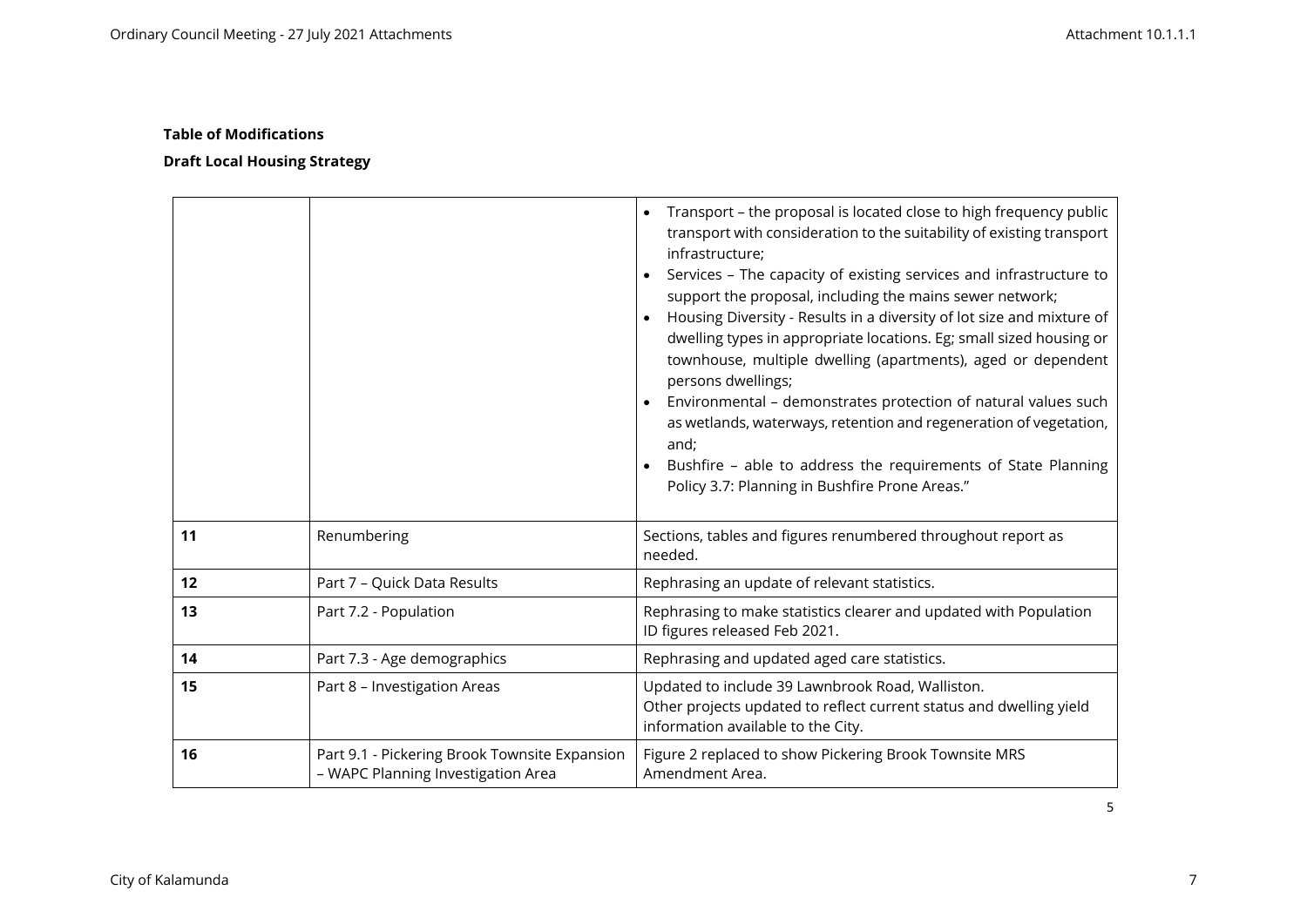# **Draft Local Housing Strategy**

| 17 | Part 9.2 - Wattle Grove                                           | Updated to reflect project name change to Crystal Brook. Updated<br>to reflect most recent Council determination on Crystal Brook<br>Concept Planning and Community Engagement since advertising of<br>the draft LHS.<br>Dwelling estimates and potential scenarios updated to reflect<br>Concept Plan and to account for roads, POS and drainage<br>infrastructure.                                                                                     |
|----|-------------------------------------------------------------------|----------------------------------------------------------------------------------------------------------------------------------------------------------------------------------------------------------------------------------------------------------------------------------------------------------------------------------------------------------------------------------------------------------------------------------------------------------|
| 18 | Part 10.8 - Rural Living Proposals                                | Section added which reads "Any areas identified for rural-living<br>subdivision as part of the previous Local Planning Strategy 2010 and<br>proposals for further rural-living subdivision will either need to be<br>considered as part of the recommendations of the State<br>Government's Pickering Brook Working Group and Taskforce or as<br>part of the finalisation of the rural strategy component of the City's<br>new Local Planning Strategy." |
| 19 | Part 11.2 - Graham Road and Ocean View<br>Parade, Gooseberry Hill | Minor rephrasing to reflect determination of the Minister and reasons<br>for refusal.                                                                                                                                                                                                                                                                                                                                                                    |
| 20 | Part 12 - Affordable Housing                                      | Section added to include statistics and figures on housing<br>affordability.                                                                                                                                                                                                                                                                                                                                                                             |
| 21 | Part 14 - Aged Accommodation                                      | Updated with actions from the Aged Accommodation Strategy.<br>Minor rephrasing and reformatting.<br>Figure 31 graph added to visually represent progress of aged care<br>developments.                                                                                                                                                                                                                                                                   |
| 22 | Table 8 - Snapshot of Aged Care Facilities in<br>2021             | Updated to reflect recent DA approvals, current bed availability and<br>Heidelberg park and Cambridge Reserve included. References to                                                                                                                                                                                                                                                                                                                    |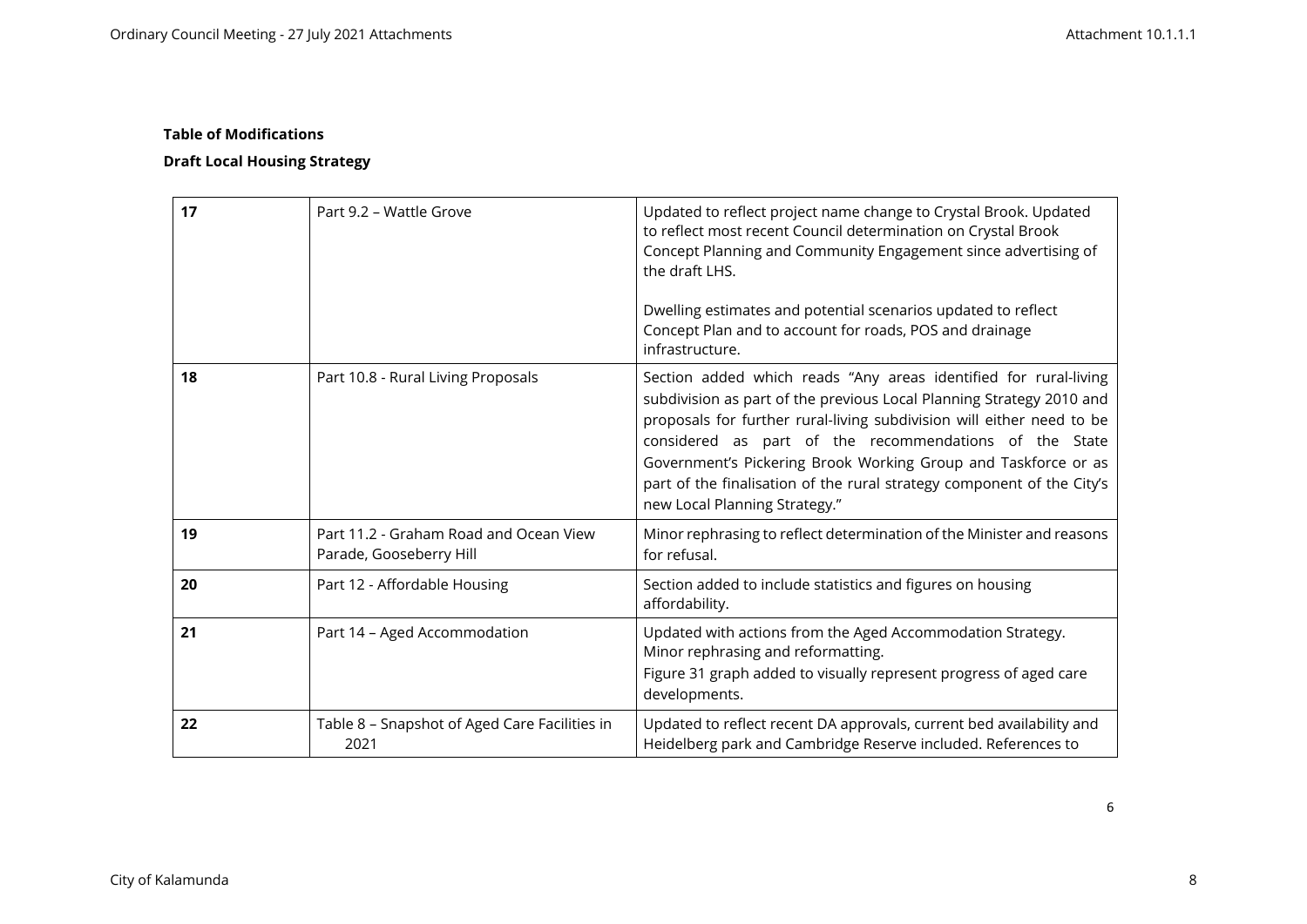# **Draft Local Housing Strategy**

|    |                                      | landowners removed as liable to change. Figures updated<br>throughout document.                                                                                                                                                                                                                                                                                                                                                                                                                                                                                                                                                                                                     |
|----|--------------------------------------|-------------------------------------------------------------------------------------------------------------------------------------------------------------------------------------------------------------------------------------------------------------------------------------------------------------------------------------------------------------------------------------------------------------------------------------------------------------------------------------------------------------------------------------------------------------------------------------------------------------------------------------------------------------------------------------|
| 23 | <b>Aged Care Statistics</b>          | Updated to reflect recent DA approvals and current bed availability.<br>Calculations and summary updated.                                                                                                                                                                                                                                                                                                                                                                                                                                                                                                                                                                           |
| 24 | Objectives for aged care sites added | Broad criteria to assess aged care proposals included to reflect<br>recent State Government Residential Accommodation for Ageing<br>Persons Position Statement.<br>Reads "The City will seek to support aged care sites with the following<br>attributes:<br>a. Site area minimum 1ha-1.5ha<br>b. In proximity to District or Neighbourhood activity centres and<br>medical facilities<br>c. Walking distance to public transport<br>d. High quality design and thoughtful interface with<br>surrounding land uses<br>e. Mixed use commercial eg; combined with gym, café, cinema,<br>medical facility<br>Intergenerational uses eg; childcare centres or student<br>accommodation" |
| 25 | 16.1 Tiny Homes                      | Definition of tiny house updated. Minor sentence added which reads<br>"It is important to note that a tiny house does not necessarily equate<br>to a tiny lot and even on larger blocks homes can be designed to<br>have a smaller footprint leaving more area for trees and open<br>space." In response to submissions which expressed concern that<br>small homes meant small lots and would affect the character of the<br>area.                                                                                                                                                                                                                                                 |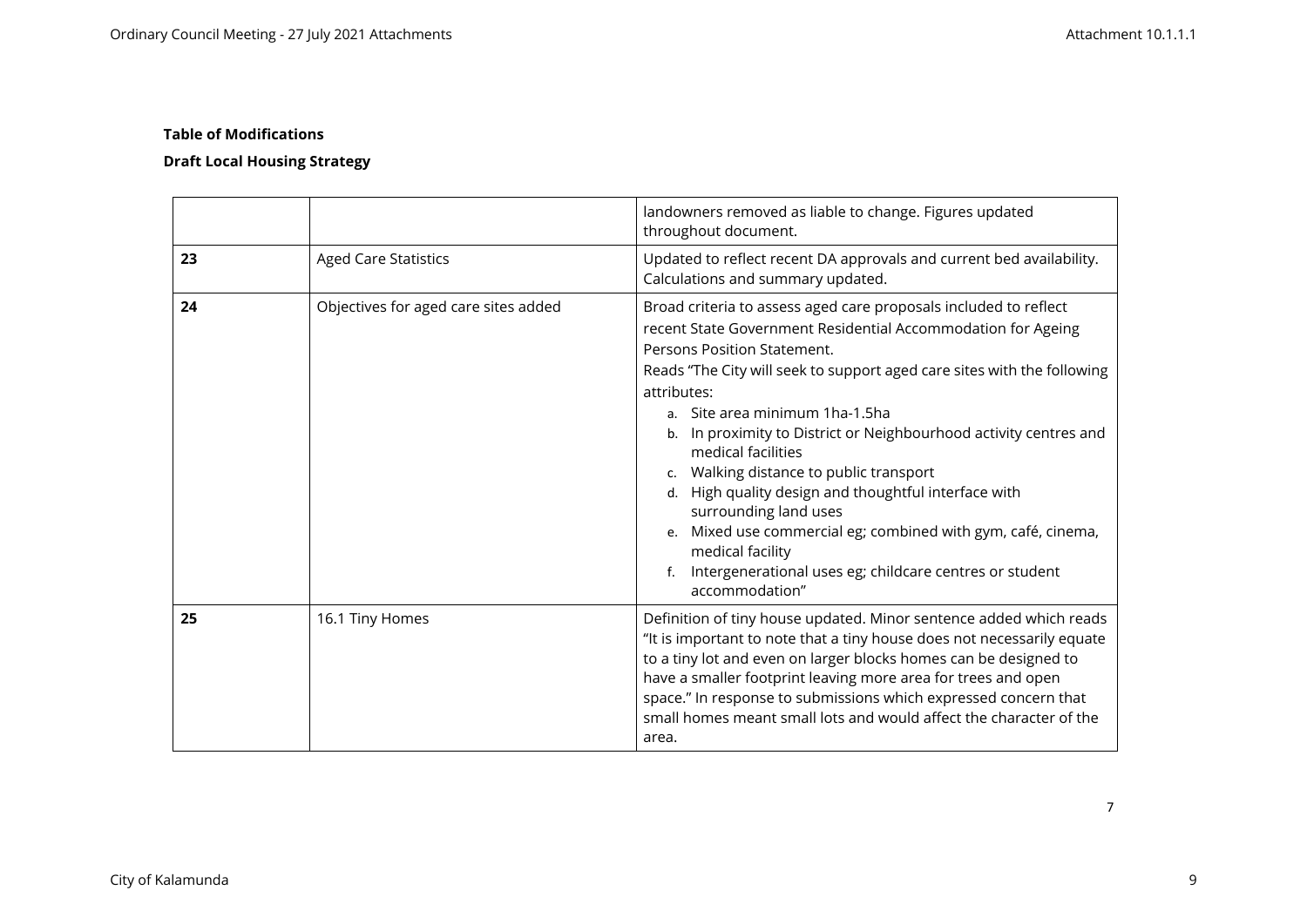# **Draft Local Housing Strategy**

| 26 | 16.2 Cooperative Housing                   | Amended to include completion date, key features and locational<br>details in response to a submission from the developer Green Fabric<br>who built the dwellings.                                                                                                                                                                                                                                                                                                                                                                                                                                                                                                                                                                                                                                                                                                                                                                                                                                                    |
|----|--------------------------------------------|-----------------------------------------------------------------------------------------------------------------------------------------------------------------------------------------------------------------------------------------------------------------------------------------------------------------------------------------------------------------------------------------------------------------------------------------------------------------------------------------------------------------------------------------------------------------------------------------------------------------------------------------------------------------------------------------------------------------------------------------------------------------------------------------------------------------------------------------------------------------------------------------------------------------------------------------------------------------------------------------------------------------------|
| 27 | Part 17 - Sustainable Housing              | Section added to give background and provide guidance around the<br>action to prepare a 'Sustainability Bonus' Local Planning Policy. This<br>is in response to submissions which found the Strategy was not<br>specific enough around the mechanisms to incentivise sustainable<br>housing design.<br>This section provides background on why traditional detached<br>dwellings are typically not sustainable and ideas on how residents<br>have the opportunity to design new homes, or retrofit existing<br>homes to be more sustainable.<br>Section 17.1 outlines the methods that could be explored through a<br>'Sustainability Bonus' local planning policy or grant program.<br>Preparation of a policy would be subject to agreement over the<br>sustainability criteria, reward mechanism and sourcing grants from<br>external stakeholders who are supportive and share similar<br>sustainable values.<br>Some recommended sustainability criteria are listed to assist with<br>the investigation process. |
| 28 | Table 9 - List of Existing Structure Plans | Forrestfield North Residential Precinct updated from draft to final<br>and to reflect WAPC approval.                                                                                                                                                                                                                                                                                                                                                                                                                                                                                                                                                                                                                                                                                                                                                                                                                                                                                                                  |
| 29 | Part 19.1- Transport Corridors             | Reference to Main Roads and City of Kalamunda managed land<br>removed.                                                                                                                                                                                                                                                                                                                                                                                                                                                                                                                                                                                                                                                                                                                                                                                                                                                                                                                                                |
| 30 | Part 20.4 - Noise Contours                 | Renamed from ANEF contours and section added relating to SPP 5.4<br>Road and Rail Noise and Freight Considerations in Land Use<br>Planning, in response to Main Roads submission.                                                                                                                                                                                                                                                                                                                                                                                                                                                                                                                                                                                                                                                                                                                                                                                                                                     |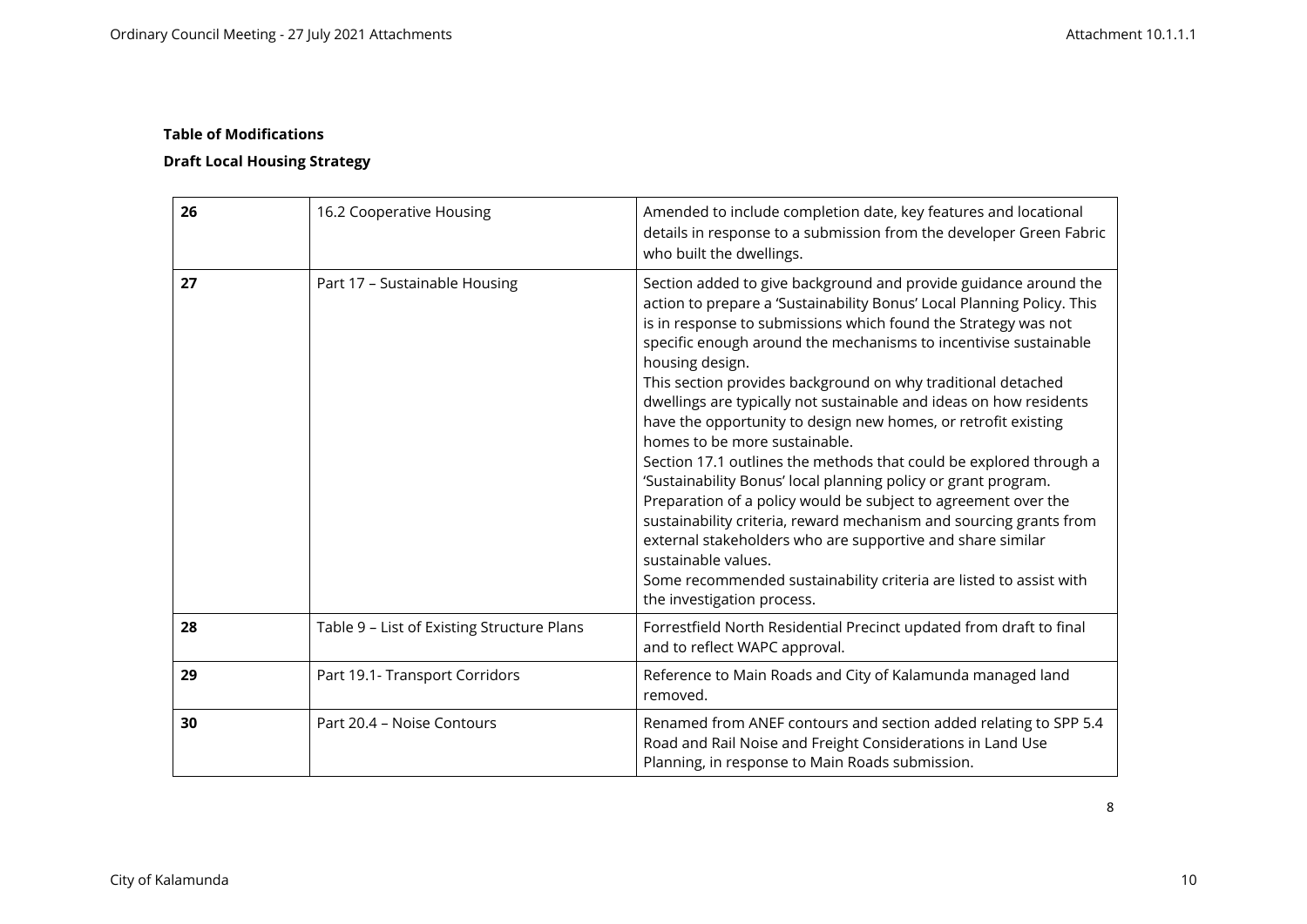# **Draft Local Housing Strategy**

| 31                                                               | 20.7 - Environment                                                                                   | Section added to include and clarify environmental values as a<br>development consideration for planning proposals.                                                                                                                     |
|------------------------------------------------------------------|------------------------------------------------------------------------------------------------------|-----------------------------------------------------------------------------------------------------------------------------------------------------------------------------------------------------------------------------------------|
| 32                                                               | 21 - Summary                                                                                         | Minor rephrasing and update of references.                                                                                                                                                                                              |
| 33                                                               | 23.4 State Planning Strategy 2050                                                                    | Updated to make relevance to City area clearer in response to<br>submissions.                                                                                                                                                           |
| 34                                                               | 23.8 Liveable Neighbourhoods                                                                         | Updated to make relevance to City area clearer in response to<br>submissions.                                                                                                                                                           |
| 35                                                               | Table 2.1 List of State Government<br>documents guiding housing development<br>in Western Australia. | Updated to make relevance to City area clearer in response to<br>submissions.                                                                                                                                                           |
| 36                                                               | 25.1 Population                                                                                      | Data updated to reflect Forecast ID estimates released February<br>2021 and inclusion of a map of estimated population growth for<br>each suburb.                                                                                       |
| 37                                                               | Bibliography                                                                                         | References updated as needed, including Source WA Housing<br>Strategy 2020-2030 and Forecast ID 2021 source.                                                                                                                            |
| 38                                                               | Mapping                                                                                              | Finalised, renumbered and updated to reflect LHS document<br>modifications including addition of 39 Lawnbrook Road, Walliston as<br>an investigation area.                                                                              |
| <b>Updated</b><br>between PAB 13<br>July 2021 and<br>OCM 27 July | Objective                                                                                            | Modified to read "Ensure housing supply and diversity aligns with<br>expected population growth and, in accommodating that growth,<br>has due regard for the City's strategic environmental<br>framework." Table 2 updated accordingly. |
| 2021                                                             | 20.4 Noise Contours                                                                                  | Second paragraph modified to read "The modelling shows a change<br>in airport noise"                                                                                                                                                    |